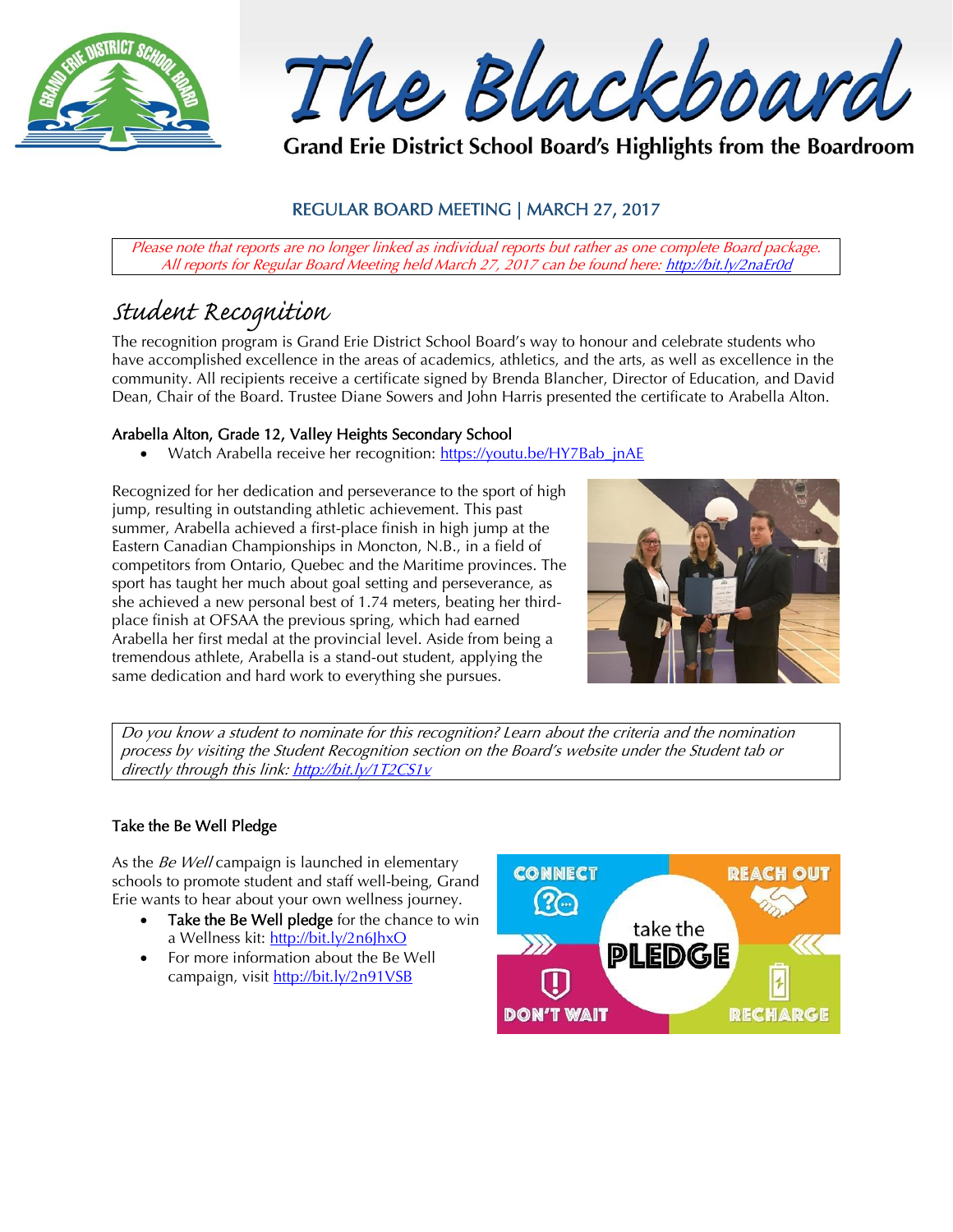# Fentanyl Can Kill Campaign, Brantford Police Services

Fentanyl is a synthetic opiate narcotic, a prescription drug used primarily for cancer patients in severe pain. It is roughly 50 to 100 times more toxic than morphine. It's odourless and tasteless and it can kill you. The campaign to raise awareness is being supported by local agencies, Grand Erie District School Board and police detachments. For more information, please visit: [www.fentanylcankill.ca](http://www.fentanylcankill.ca/) 

#### Facilities Efficiencies

The Manager of Facilities, Tom Oldham, and Supervisor of Energy & Environmental Conservation, Katie Hashimoto, presented to the Board of Trustees. The management of facility data plays a crucial role in the management of our facilities. Gathering, organizing and interpreting facility data allows the Board to make better decisions, better understand and manage our facilities, set priorities and

measure conservation efforts. Grand Erie District School board has implemented various applications, such as its Building Automation System, eBase, and INET, to assist in data management. Further, integration of the applications provides the ability for them to communicate with each other to allow for increased management. Tom and Katie also demonstrated the functions of various facility management applications, such as our Building Automation System, eBase, and INET.

# Ontario Secondary School Literacy Test

Grand Erie secondary students in Grade 10 will be writing the Ontario Secondary School Literacy Test on Thursday, March 30, 2017. This is administered by Ontario's Education Quality and Accountability Office (EQAO) and measures reading and writing skills of students.

# Grand Erie students head to science and engineering fair (BASEF)

Nine Grand Erie students from North Park, BCI and Caledonia Centennial, involved in six projects will be competing at the Bay Area Science and Engineering Fair at Mohawk College in Hamilton this Saturday. The yearly competition includes students from Hamilton and Halton regions, Haldimand, Norfolk, and Brant counties, and Six Nations, with winners going on to compete at a national level.

# Wellness Wednesday: Learning more about your EAP

#### Wednesday, March 29, 2017 | 4:30 – 6:30 p.m.

The second of three Wellness Wednesday events is taking place at Joseph Brant Learning Centre, with a focus on the Employee Assistance Program (EAP). Five community representatives from EAP providers will be sharing information and resources on topics including marriage and relationship conflict, children and their behaviours, anxiety and depression, and grief. Open to all Grand Erie employees.

**Education Quality and Accountability Office** 



BASE







**ENTANYLËKILL HOME**